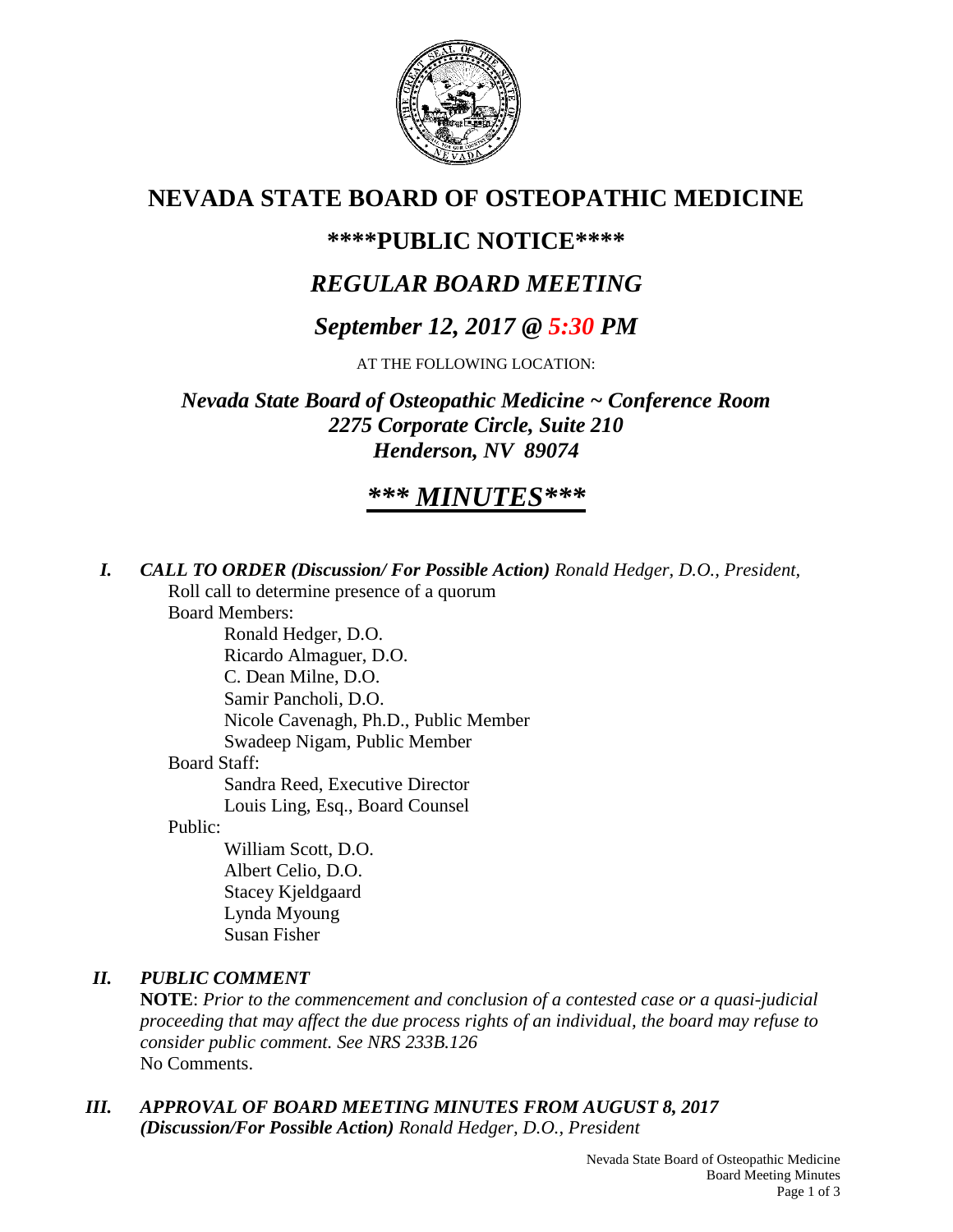Dr. Almaguer made a motion to approve the open and closed minutes from August 8, 2017; seconded by Dr. Milne. There being no discussion, the minutes were approved by the Board.

#### *IV. CONSENT AGENDA TO GRANT LICENSURE FOR OSTEOPATHIC PHYSICIANS & PHYSICIAN ASSISTANTS (Discussion/ For Possible Action) Ronald Hedger, D.O., President*

Under this item the Board may consider the recommendations of the Executive Director and/or President/Vice President to grant licensure to the below listed applicants. The Board may remove any applicant's name from the consent motion, but may not discuss the contents of the application for licensure without the applicant present following proper notice pursuant to the open meeting law.

Consent agenda to grant FULL LICENSURE to the following applicants:

| <b>Osteopathic Physician Name</b> | <b>Specialty</b>             |
|-----------------------------------|------------------------------|
| April Carr, D.O.                  | <b>Internal Medicine</b>     |
| John Criscuolo, D.O.              | Pediatrics                   |
| Christian Hodach, D.O.            | Anesthesiology               |
| Jessica Kaae Bialczak, D.O.       | <b>Internal Medicine</b>     |
| Merrill Mathew, D.O.              | Psychiatry                   |
| Stephen Show, D.O.                | Psychiatry                   |
| James Weltman, D.O.               | <b>Internal Medicine</b>     |
| Robert Wilkinson, D.O.            | Pediatrics                   |
| <b>Physician Assistant</b>        | <b>Supervising Physician</b> |

**Special Licenses NRS.633.411**: Eric Huynh, D.O. Kingman/Sunrise Karen Wanersdorfer, D.O. UNLVSOM – General Surgery

Thu-Hong Tran, PA-C None-Active Not-Working

Dr. Milne made a motion to approve full licensure; seconded by Mr. Nigam. There being no discussion, the Board approved granting full licensure.

*V. +CONSIDERATION OF APPLICATION FOR FULL LICENSURE FOR OSTEOPATHIC PHYSICIAN WILLIAM SCOTT, D.O., (personal appearance), (Discussion/For Possible Action/Board may go into closed session pursuant to NRS 241.030 to move to a closed session because the discussion may involve this applicant's character, alleged misconduct, professional competence, or similar items). Ronald Hedger, D.O., President* 

Dr. Hedger asked the licensee if he would like to go into a closed session or stay with an open meeting. Dr. Scott stated that he agreed to an open meeting. Dr. Hedger stated that he was asked to appear at the meeting because there was an issue that was not disclosed to us. Dr. Scott stated the he was under the impression that someone at his residency program had reported the matter to the Board. He took full responsibility for the matter, a Driving under the Influence arrest, not being disclosed to the Board. A motion was made by Dr. Hedger to approve the application of Dr. Scott; seconded by Mr. Nigam. After discussion, the motion was approved by the Board.

*VI. +CONSIDERATION OF APPLICATION FOR FULL LICENSURE FOR OSTEOPATHIC PHYSICIAN ALBERT CELIO, D.O., (personal appearance), (Discussion/For Possible Action/Board may go into closed session pursuant to NRS 241.030*